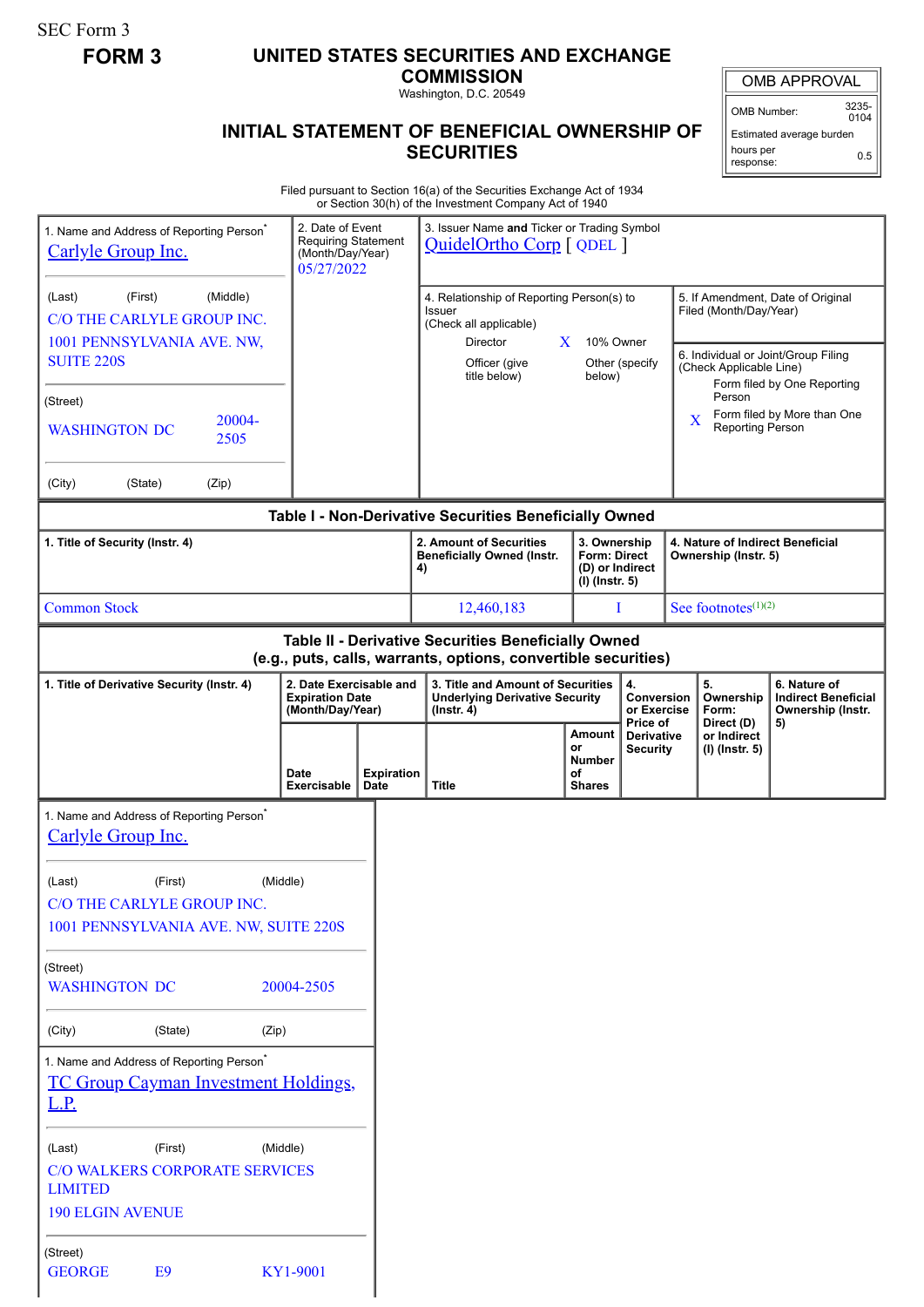| TOWN,<br><b>GRAND</b><br><b>CAYMAN</b>                                                                             |                                                                                         |          |  |  |  |  |  |
|--------------------------------------------------------------------------------------------------------------------|-----------------------------------------------------------------------------------------|----------|--|--|--|--|--|
| (City)                                                                                                             | (State)                                                                                 | (Zip)    |  |  |  |  |  |
| 1. Name and Address of Reporting Person <sup>*</sup><br><u>TC Group Cayman Investment Holdings</u><br>Sub L.P.     |                                                                                         |          |  |  |  |  |  |
| (Last)<br><b>LIMITED</b><br><b>190 ELGIN AVENUE</b>                                                                | (First)<br><b>C/O WALKERS CORPORATE SERVICES</b>                                        | (Middle) |  |  |  |  |  |
| (Street)<br><b>GEORGE</b><br>TOWN,<br><b>GRAND</b><br><b>CAYMAN</b>                                                | E <sub>9</sub>                                                                          | KY1-9001 |  |  |  |  |  |
| (City)                                                                                                             | (State)                                                                                 | (Zip)    |  |  |  |  |  |
|                                                                                                                    | 1. Name and Address of Reporting Person <sup>®</sup><br><b>TC Group VI Cayman, L.P.</b> |          |  |  |  |  |  |
| (Last)<br><b>LIMITED</b><br><b>190 ELGIN AVENUE</b>                                                                | (First)<br><b>C/O WALKERS CORPORATE SERVICES</b>                                        | (Middle) |  |  |  |  |  |
| (Street)<br><b>GEORGE</b><br>TOWN,<br><b>GRAND</b><br><b>CAYMAN</b>                                                | E <sub>9</sub>                                                                          | KY1-9001 |  |  |  |  |  |
| (City)                                                                                                             | (State)                                                                                 | (Zip)    |  |  |  |  |  |
| 1. Name and Address of Reporting Person <sup>*</sup><br><b>Carlyle Partners VI Cayman Holdings,</b><br><u>L.P.</u> |                                                                                         |          |  |  |  |  |  |
| (Last)<br><b>LIMITED</b>                                                                                           | (First)<br><b>C/O WALKERS CORPORATE SERVICES</b>                                        | (Middle) |  |  |  |  |  |
| <b>190 ELGIN AVENUE</b>                                                                                            |                                                                                         |          |  |  |  |  |  |
| (Street)<br>GEORGE<br>TOWN,<br><b>GRAND</b><br><b>CAYMAN</b>                                                       | E9                                                                                      | KY1-9001 |  |  |  |  |  |
| (City)                                                                                                             | (State)                                                                                 | (Zip)    |  |  |  |  |  |
| 1. Name and Address of Reporting Person <sup>®</sup><br><b>Carlyle Holdings II GP L.L.C.</b>                       |                                                                                         |          |  |  |  |  |  |
| (Last)<br>(Street)                                                                                                 | (First)<br>C/O THE CARLYLE GROUP INC.<br>1001 PENNSYLVANIA AVE. NW, SUITE 220S          | (Middle) |  |  |  |  |  |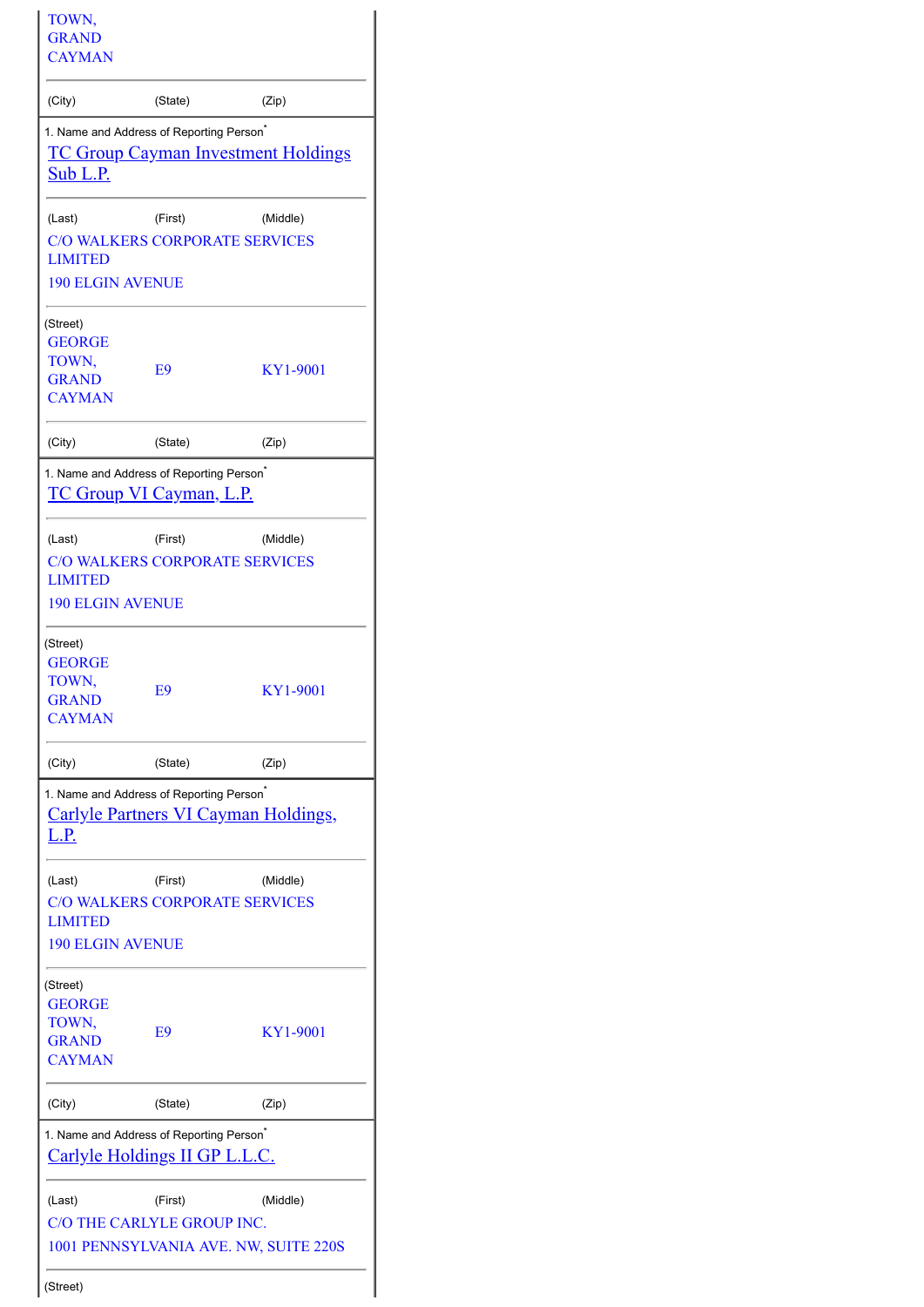| <b>WASHINGTON DC</b>                                                                      |                                       | 20004-2505 |  |  |  |  |  |
|-------------------------------------------------------------------------------------------|---------------------------------------|------------|--|--|--|--|--|
| (City)                                                                                    | (State)                               | (Zip)      |  |  |  |  |  |
| 1. Name and Address of Reporting Person <sup>®</sup><br>Carlyle Holdings II L.L.C.        |                                       |            |  |  |  |  |  |
| (Last)                                                                                    | (First)                               | (Middle)   |  |  |  |  |  |
|                                                                                           | C/O THE CARLYLE GROUP INC.            |            |  |  |  |  |  |
| 1001 PENNSYLVANIA AVE. NW, SUITE 220S                                                     |                                       |            |  |  |  |  |  |
| (Street)<br><b>WASHINGTON DC</b>                                                          |                                       | 20004-2505 |  |  |  |  |  |
| (City)                                                                                    | (State)                               | (Zip)      |  |  |  |  |  |
| 1. Name and Address of Reporting Person <sup>*</sup>                                      | <b>CG Subsidiary Holdings L.L.C.</b>  |            |  |  |  |  |  |
| (Last)                                                                                    | (First)                               | (Middle)   |  |  |  |  |  |
|                                                                                           | C/O THE CARLYLE GROUP INC.            |            |  |  |  |  |  |
|                                                                                           | 1001 PENNSYLVANIA AVE. NW, SUITE 220S |            |  |  |  |  |  |
| (Street)<br><b>WASHINGTON DC</b>                                                          |                                       | 20004-2505 |  |  |  |  |  |
| (City)                                                                                    | (State)                               | (Zip)      |  |  |  |  |  |
| 1. Name and Address of Reporting Person <sup>*</sup><br><u>TC Group VI Cayman, L.L.C.</u> |                                       |            |  |  |  |  |  |
| (Last)                                                                                    | (First)                               | (Middle)   |  |  |  |  |  |
|                                                                                           | C/O THE CARLYLE GROUP INC.            |            |  |  |  |  |  |
|                                                                                           | 1001 PENNSYLVANIA AVE. NW, SUITE 220S |            |  |  |  |  |  |
| (Street)<br><b>WASHINGTON DC</b>                                                          |                                       | 20004-2505 |  |  |  |  |  |
| (City)                                                                                    | (State)                               | (Zip)      |  |  |  |  |  |

### **Explanation of Responses:**

1. Reflects ordinary shares held of record by Carlyle Partners VI Cayman Holdings, L.P. (the "Carlyle Investor"). The Carlyle Group Inc., a publicly traded company listed on Nasdaq, is the sole member of Carlyle Holdings II GP L.L.C., which is the managing member of Carlyle Holdings II L.L.C., which, with respect to the securities reported herein, is the managing member of CG Subsidiary Holdings L.L.C., which is the general partner of TC Group Cayman Investment Holdings, L.P., which is the general partner of TC Group Cayman Investment Holdings Sub L.P., which is the sole member of TC Group VI Cayman, L.L.C., which is the general partner of TC Group VI Cayman, L.P., which is the general partner of the Carlyle Investor.

2. Voting and investment determinations with respect to the ordinary shares held of record by the Carlyle Investor are made by an investment committee of TC Group VI Cayman, L.P. Accordingly, each of the foregoing entities may be deemed to share beneficial ownership of the securities held of record by the Carlyle Investor. Each of them disclaims beneficial ownership of such securities.

## **Remarks:**

The Carlyle Group Inc., By: /s/ Anne Frederick. Attorney-in-fact for Curtis 06/06/2022 **Buser, Chief Financial Officer** Carlyle Holdings II GP L.L.C., By: The Carlyle Group Inc., its sole member, By: /s/ Anne Frederick, Attorney-in-fact for Curtis L. Buser, Chief Financial Officer 06/06/2022 Carlyle Holdings II L.L.C., 06/06/2022 By /s/ Anne Frederick, Attorney-in-fact for Curtis